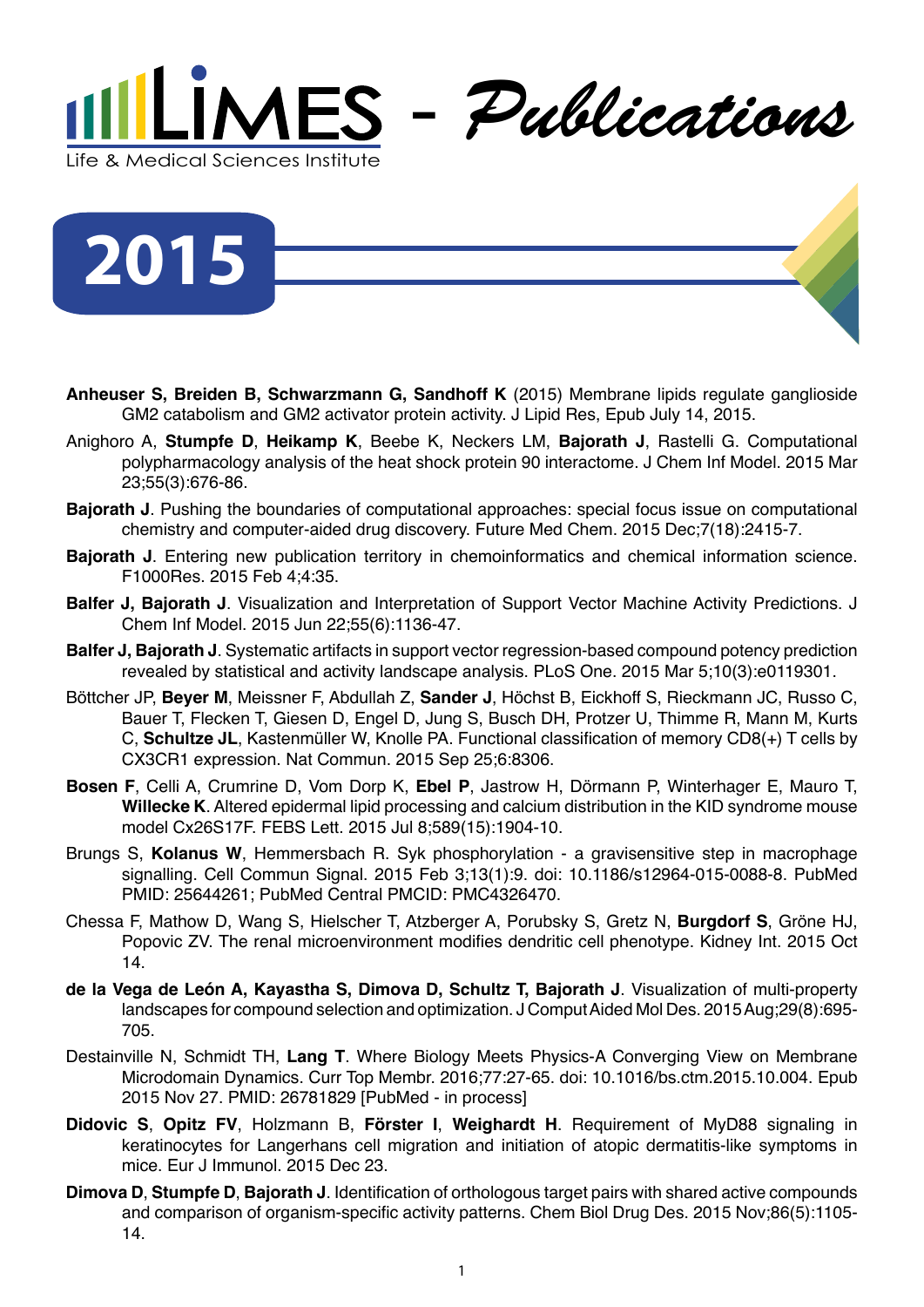- **Dimova D, Stumpfe D, Hu Y, Bajorath J**. Activity cliff clusters as a source of structure-activity relationship information. Expert Opin Drug Discov. 2015 May;10(5):441-7.
- **Dimova D, Stumpfe D, Bajorath J**. Systematic assessment of coordinated activity cliffs formed by kinase inhibitors and detailed characterization of activity cliff clusters and associated SAR information. Eur J Med Chem. 2015 Jan 27;90:414-27.
- **Domnick C, Eggert F, Kath-Schorr S**. Site-specific enzymatic introduction of a norbornene modified unnatural base into RNA and application in post-transcriptional labeling. Chem Commun (Camb). 2015 May 14;51(39):8253-6.
- Drexler JF, Corman VM, Lukashev AN, van den Brand JMA, Gmyl AP, Brünink S, Rasche A, Seggewiß N, Feng H, Leijten LM, Vallo P, Kuiken T, Dotzauer A, Ulrich RG, Lemon SM, Drosten C and **the Hepatovirus Ecology Consortium**, Evolutionary origins of hepatitis A virus in small mammals, PNAS December 8, 2015 vol. 112 no. 49 15190-15195
- Eberle M, **Ebel P**, Mayer CA, Barthelmes J, Tafferner N, Ferreiros N, Ulshöfer T, Henke M, Foerch C, de Bazo AM, Grösch S, Geisslinger G, **Willecke K**, Schiffmann S. Exacerbation of experimental autoimmune encephalomyelitis in ceramide synthase 6 knockout mice is associated with enhanced activation/migration of neutrophils. Immunol Cell Biol. 2015 Apr 2.
- Fassl SK, Austermann J, **Papantonopoulou O**, Riemenschneider M, **Xue J**, Bertheloot D, Freise N, Spiekermann C, Witten A, Viemann D, Kirschnek S, Stoll M, Latz E, **Schultze JL**, Roth J, Vogl T. Transcriptome assessment reveals a dominant role for TLR4 in the activation of human monocytes by the alarmin MRP8. J Immunol. 2015 Jan 15;194(2):575-83.
- **Furtmann N, Bajorath J**. Structural and Modeling Studies on Ecto-5'-Nucleotidase Aiding in Inhibitor Design. Mini Rev Med Chem. 2015;15(1):34-40.
- **Furtmann N, Hu Y, Bajorath J**. Comprehensive analysis of three-dimensional activity cliffs formed by kinase inhibitors with different binding modes and cliff mapping of structural analogues. J Med Chem. 2015 Jan 8;58(1):252-64
- **Furtmann N, Hu Y**, Gütschow M, **Bajorath J**. Identification of Interaction Hot Spots in Structures of Drug Targets on the Basis of Three-Dimensional Activity Cliff Information. Chem Biol Drug Des. 2015 Jun 12.
- Ghareeb DA, Khalil S, Hafez HS, **Bajorath J**, Ahmed HE, Sarhan E, Elwakeel E, El-Demellawy MA. Berberine Reduces Neurotoxicity Related to Nonalcoholic Steatohepatitis in Rats. Evid Based Complement Alternat Med. 2015;2015:361847.
- Ginhoux F, **Schultze JL**, Murray PJ, Ochando J, Biswas SK. New insights into the multidimensional concept of macrophage ontogeny, activation and function. Nat Immunol. 2015 Dec 17;17(1):34-40.
- Griemsmann S, Höft SP, Bedner P, Zhang J, von Staden E, Beinhauer A, **Degen J**, Dublin P, Cope DW, Richter N, Crunelli V, Jabs R, **Willecke K**, Theis M, Seifert G, Kettenmann H, Steinhäuser C. Characterization of Panglial Gap Junction Networks in the Thalamus, Neocortex, and Hippocampus Reveals a Unique Population of Glial Cells. Cereb Cortex. 2015 Oct;25(10):3420-33.
- **Gupta-Ostermann D**, Hirose Y, Odagami T, Kouji H, **Bajorath J**. Follow-up: Prospective compound design using the 'SAR Matrix' method and matrix-derived conditional probabilities of activity. F1000Res. 2015 Apr 15;4:75.
- Hameed A, Zehra ST, Shah SJ, Khan KM, Alharthy RD, **Furtmann N**, **Bajorath J**, Tahir MN, Iqbal J. Syntheses, Cholinesterases Inhibition, and Molecular Docking Studies of Pyrido[2,3-b]pyrazine Derivatives. Chem Biol Drug Des. 2015 May 7.
- Hameed A, Khan KM, Zehra ST, Ahmed R, Shafiq Z, Bakht SM, Yaqub M, Hussain M, **de la Vega de León A, Furtmann N, Bajorath J**, Shad HA, Tahir MN, Iqbal J. Synthesis, biological evaluation and molecular docking of N-phenyl thiosemicarbazones as urease inhibitors. Bioorg Chem. 2015 Aug;61:51-7.
- Hamedani NS, Blümke F, **Tolle F**, Rohrbach F, Rühl H, Oldenburg J, **Mayer G**, Pötzsch B, Müller J. Capture and Release (CaR): a simplified procedure for one-tube isolation and concentration of single-stranded DNA during SELEX. Chem Commun (Camb). 2015 Jan 21;51(6):1135-8.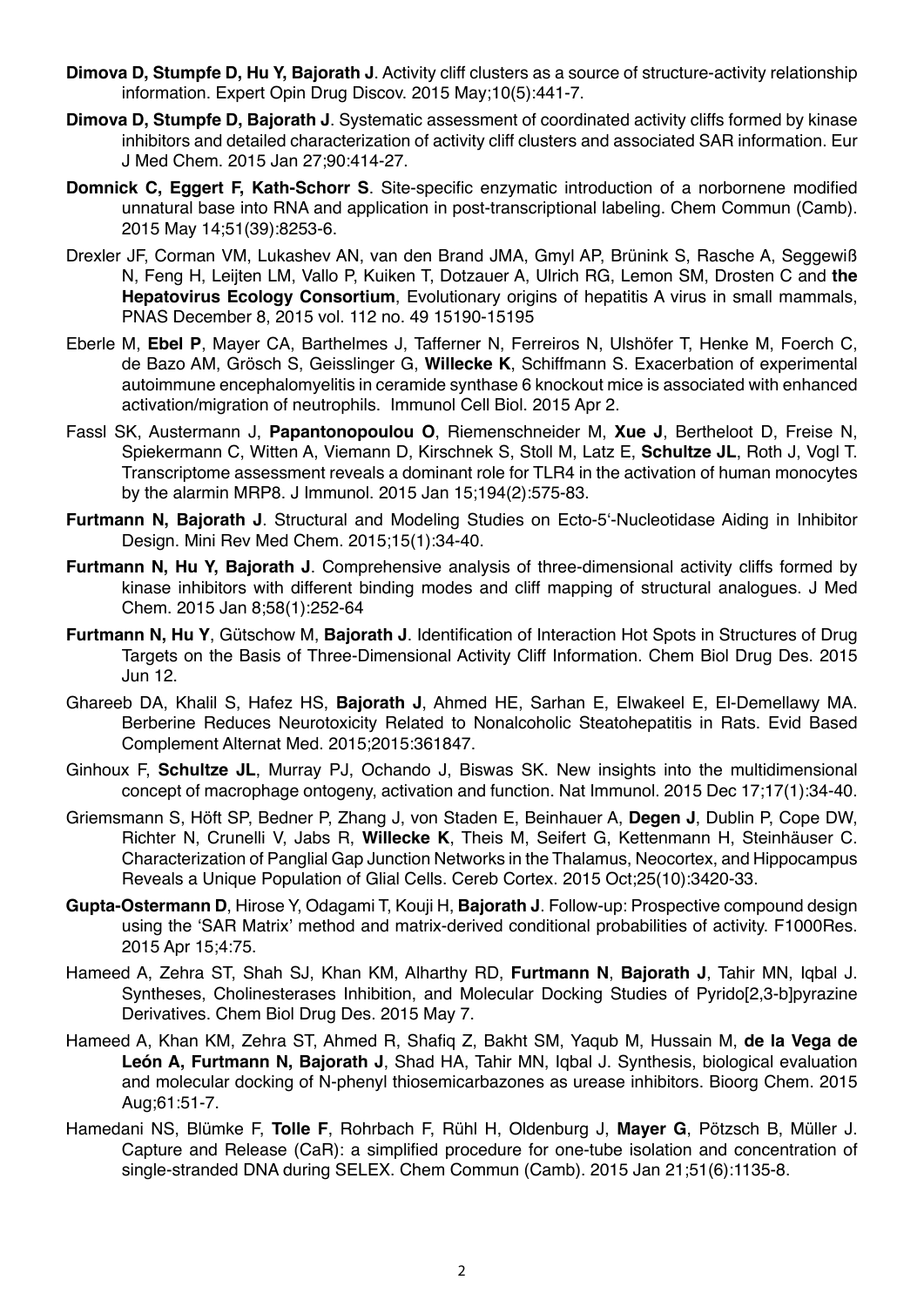- Herzner AM, Hagmann CA, Goldeck M, Wolter S, Kübler K, Wittmann S, Gramberg T, Andreeva L, Hopfner KP, Mertens C, Zillinger T, Jin T, Xiao TS, Bartok E, Coch C, **Ackermann D**, Hornung V, Ludwig J, Barchet W, Hartmann G, Schlee M. Sequence-specific activation of the DNA sensor cGAS by Y-form DNA structures as found in primary HIV-1 cDNA. Nat Immunol. 2015 Oct;16(10):1025-33.
- **Hu Y, Bajorath J**. Structural and Activity Profile Relationships Between Drug Scaffolds. AAPS J. 2015 May;17(3):609-19.
- **Hu Y, Bajorath J**. Exploring the scaffold universe of kinase inhibitors. J Med Chem. 2015 Jan 8;58(1):315- 32
- **Hu Y, Furtmann N, Bajorath J**. Current compound coverage of the kinome. J Med Chem. 2015 Jan 8;58(1):30-40.
- **Hu Y, Jasial S, Bajorath J**. Promiscuity progression of bioactive compounds over time. F1000Res. 2015 May 13;4(Chem Inf Sci):118.
- **Hu Y, Bajorath J**. Quantifying the tendency of therapeutic target proteins to bind promiscuous or selective compounds. PLoS One. 2015 May 22;10(5):e0126838.
- **Hückesfeld S, Schoofs A, Schlegel P, Miroschnikow A, Pankratz MJ**. Localization of Motor Neurons and Central Pattern Generators for Motor Patterns Underlying Feeding Behavior in Drosophila Larvae. PLoS One. 2015 Aug 7;10(8):e0135011.
- Huehn J, **Beyer M**. Epigenetic and transcriptional control of Foxp3(+) regulatory T cells. Semin Immunol. 2015 Mar 19. pii: S1044-5323(15)00004-4.
- Jauset Rubio M, Svobodovà M, Mairal T, Schubert T, **Künne S**, **Mayer G**, O'Sullivan CK. β-Conglutin dual aptamers binding distinct aptatopes. Anal Bioanal Chem. 2016 Jan;408(3):875-84.
- **Kath-Schorr S**, Cycloadditions for studying nucleic acids.
Topics in Current Chemistry, 2015, 374, 1-27.
- **Kayastha S, Dimova D, Stumpfe D, Bajorath J**. Structural diversity and potency range distribution of scaffolds from compounds active against current pharmaceutical targets. Future Med Chem. 2015 Feb;7(2):111-22. doi: 10.4155/fmc.14.156. PubMed PMID: 25686001.
- Kroker M, Sydlik U, Autengruber A, Cavelius C, **Weighardt H**, Kraegeloh A, Unfried K. Preventing carbon nanoparticle-induced lung inflammation reduces antigen-specific sensitization and subsequent allergic reactions in a mouse model. Part Fibre Toxicol. 2015 Jul 4;12(1):20.
- Labzin LI, **Schmidt SV**, Masters SL, **Beyer M**, **Krebs W**, **Klee K**, Stahl R, Lütjohann D, **Schultze JL**, Latz E, De Nardo D. ATF3 Is a Key Regulator of Macrophage IFN Responses. J Immunol. 2015 Nov 1;195(9):4446-55.
- Laufer S, **Bajorath J**. Advancing the kinase field: new targets and second generation inhibitors. J Med Chem. 2015 Jan 8;58(1):1.
- **Lennarz S**, Heider E, Blind M, **Mayer G**. An aptamer to the MAP kinase insert region. ACS Chem Biol. 2015 Jan 16;10(1):320-7.
- **Lennarz S**, Alich TC, Kelly T, Blind M, Beck H, **Mayer G**. Selective aptamer-based control of intraneuronal signaling. Angew Chem Int Ed Engl. 2015 Apr 27;54(18):5369-73. doi: 10.1002/anie.201409597. Epub 2015 Mar 5. PubMed PMID: 25754968.
- Lentz CS, Sattler JM, Fendler M, Gottwalt S, **Halls VS**, Strassel S, Arriens S, **Hannam JS**, Specht S, **Famulok M**, Mueller AK, Hoerauf A, Pfarr KM. In Vitro Activity of wALADin Benzimidazoles against Different Life Cycle Stages of Plasmodium Parasites. Antimicrob Agents Chemother. 2015 Jan;59(1):654-8. doi: 10.1128/AAC.02383-14. Epub 2014 Oct 13. PubMed PMID: 25313210; PubMed Central 5PMCID: PMC4291411.
- Lu CH, Cecconello A, Qi XJ, Wu N, Jester SS, **Famulok M**, Matthies M, Schmidt TL, Willner I. Switchable Reconfiguration of a Seven-Ring Interlocked DNA Catenane Nanostructure. Nano Lett. 2015 Oct 14;15(10):7133-7.
- **Lübkemeier I, Bosen F**, Kim JS, Sasse P, Malan D, Fleischmann BK, **Willecke K**. Human Connexin43E42K mutation from a sudden infant death victim leads to impaired ventricular activation and neonatal death in mice. Circ Cardiovasc Genet. 2015 Feb;8(1):21-9. Matzner D, Mayer G. (Dis)similar Analogues of Riboswitch Metabolites as Antibacterial Lead Compounds. J Med Chem. 2015 Apr 23;58(8):3275-86.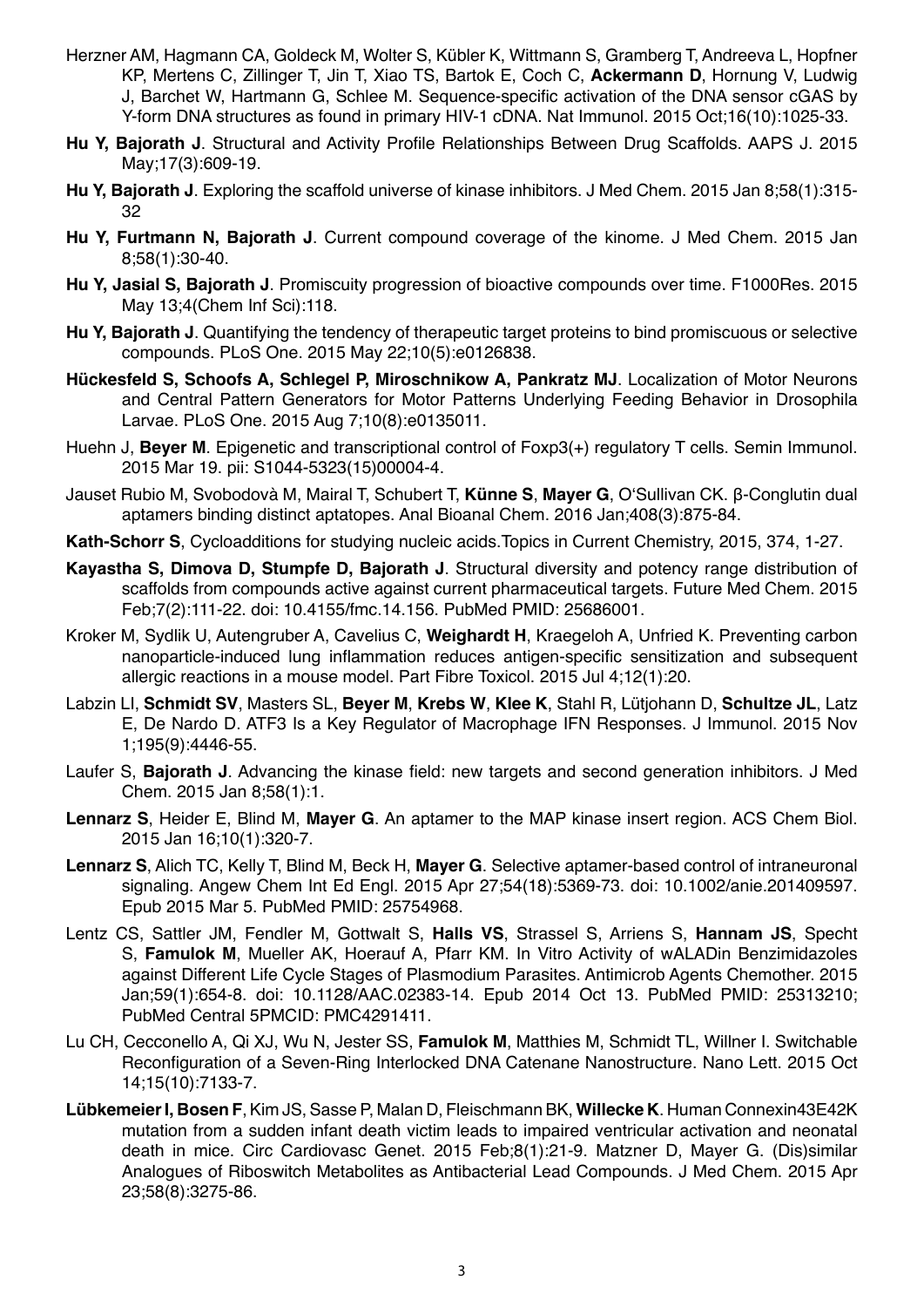- **Matzner D, Mayer G.** (Dis)similar Analogues of Riboswitch Metabolites as Antibacterial Lead Compounds. J Med Chem. 2015 Apr 23;58(8):3275-86.
- **Merklinger E, Schloetel JG, Spitta L, Thiele C, Lang T**. No Evidence for Spontaneous Lipid Transfer at ER-PM Membrane Contact Sites. J Membr Biol. 2015 Oct 5. [Epub ahead of print] PubMed PMID: 26438553.
- Milanez-Almeida P, **Ulas T**, Pasztoi M, Glage S, Schughart K, Lutz MB, **Schultze JL**, Huehn J. CD11b(+) Ly6C(++)Ly6G(-) Cells with Suppressive Activity Towards T Cells Accumulate in Lungs of Influenza a Virus-Infected Mice. Eur J Microbiol Immunol (Bp). 2015 Nov 4;5(4):246-55.
- **Mitschka S, Ulas T**, **Goller T, Schneider K**, Egert A, Mertens J, Brüstle O, Schorle H, **Beyer M, Klee K, Xue J, Günther P, Bassler K, Schultze JL, Kolanus W**. Co-existence of intact stemness and priming of neural differentiation programs in mES cells lacking Trim71. Sci Rep. 2015 Jun 9;5:11126.
- Opazo F, **Eiden L**, Hansen L, **Rohrbach F**, Wengel J, Kjems J, **Mayer G**. Modular Assembly of Celltargeting Devices Based on an Uncommon G-quadruplex Aptamer. Mol Ther Nucleic Acids. 2015 Sep 1;4:e251.
- Panagiotidis C, **Kath-Schorr S**, Von Kiedrowski G, Flexibility of C(3h)-Symmetrical Linkers in Trisoligonucleotide-based Tetrahedral Scaffolds,
ChemBioChem, 2015, accepted, first published online 17.12.2015
- Paul F, Arkin Y, Giladi A, Jaitin DA, Kenigsberg E, Keren-Shaul H, Winter D, Lara-Astiaso D, Gury M, Weiner A, David E, Cohen N, Lauridsen FK, Haas S, **Schlitzer A,** Mildner A, Ginhoux F, Jung S, Trumpp A, Porse BT, Tanay A, Amit I. Transcriptional Heterogeneity and Lineage Commitment in Myeloid Progenitors. Cell. 2015 Dec 17;163(7):1663-77.
- **Pesch YY**, Riedel D, Behr M. Obstructor a organizes matrix assembly at the apical cell surface to promote enzymatic cuticle maturation in Drosophila. J Biol Chem. 2015 Apr 17;290(16):10071-82. doi: 10.1074/jbc.M114.614933. Epub 2015 Mar 3. PubMed PMID: 25737451; PubMed Central PMCID: PMC4400323.
- Raju D, Schonauer S, Hamzeh H, Flynn KC, Bradke F, Vom Dorp K, Dörmann P, Yildiz Y, Trötschel C, Poetsch A, **Breiden B, Sandhoff K**, Körschen HG, Wachten D. Accumulation of glucosylceramide in the absence of the beta-glucosidase GBA2 alters cytoskeletal dynamics. PLoS Genet. 2015 Mar 24;11(3):e1005063. doi: 10.1371/journal.pgen.1005063. eCollection 2015 Mar. PubMed PMID: 25803043; PubMed Central PMCID: PMC4372435.
- **Richard M, Hoch M**. Drosophila eye size is determined by Innexin 2-dependent Decapentaplegic signalling. Dev Biol. 2015 Dec 1;408(1):26-40.
- **Sandhoff K** (2015) Lipidtransferproteine und die Dynamik biologischer Membranen. Natwiss. Rundsch, 68, 333-47.
- Schmitz J, **Furtmann N**, Ponert M, Frizler M, Löser R, Bartz U, **Bajorath J**, Gütschow M. Active Site Mapping of Human Cathepsin, ÄÖF with Dipeptide Nitrile Inhibitors. ChemMedChem. 2015 Aug;10(8):1365-77.
- Schmöle AC, Lundt R, Ternes S, Albayram Ö, **Ulas T, Schultze JL**, Bano D, Nicotera P, Alferink J, Zimmer A. Cannabinoid receptor 2 deficiency results in reduced neuroinflammation in an Alzheimer's disease mouse model. Neurobiol Aging. 2015 Feb;36(2):710-9. doi: 10.1016/j.neurobiolaging.2014.09.019. Epub 2014 Sep 28. PubMed PMID: 25443294.
- **Schultze JL**, Transcriptional programming of human macrophages: on the way to systems immunology. J Mol Med (Berl). 2015 Jun;93(6):589-97.
- **Schultze JL**, Freeman T, Hume DA, Latz E. A transcriptional perspective on human macrophage biology. Semin Immunol. 2015 Apr 2. pii: S1044-5323(15)00002-0. doi: 10.1016/j.smim.2015.02.001. [Epub ahead of print] Review. PubMed PMID: 25843246.
- **Schultze JL**, Editorial. Semin Immunol. 2015 Feb;27(1):1-3. doi: 10.1016/j.smim.2015.04.001. PubMed PMID: 25926421.
- **Schultze JL**. Teaching , big data' analysis to young immunologists. Nat Immunol. 2015 Sep;16(9):902-5.
- **Schwarzmann G, Breiden B, Sandhoff K**. Membrane-spanning lipids for an uncompromised monitoring of membrane fusion and intermembrane lipid transfer. J Lipid Res. 2015 Oct;56(10):1861-79.